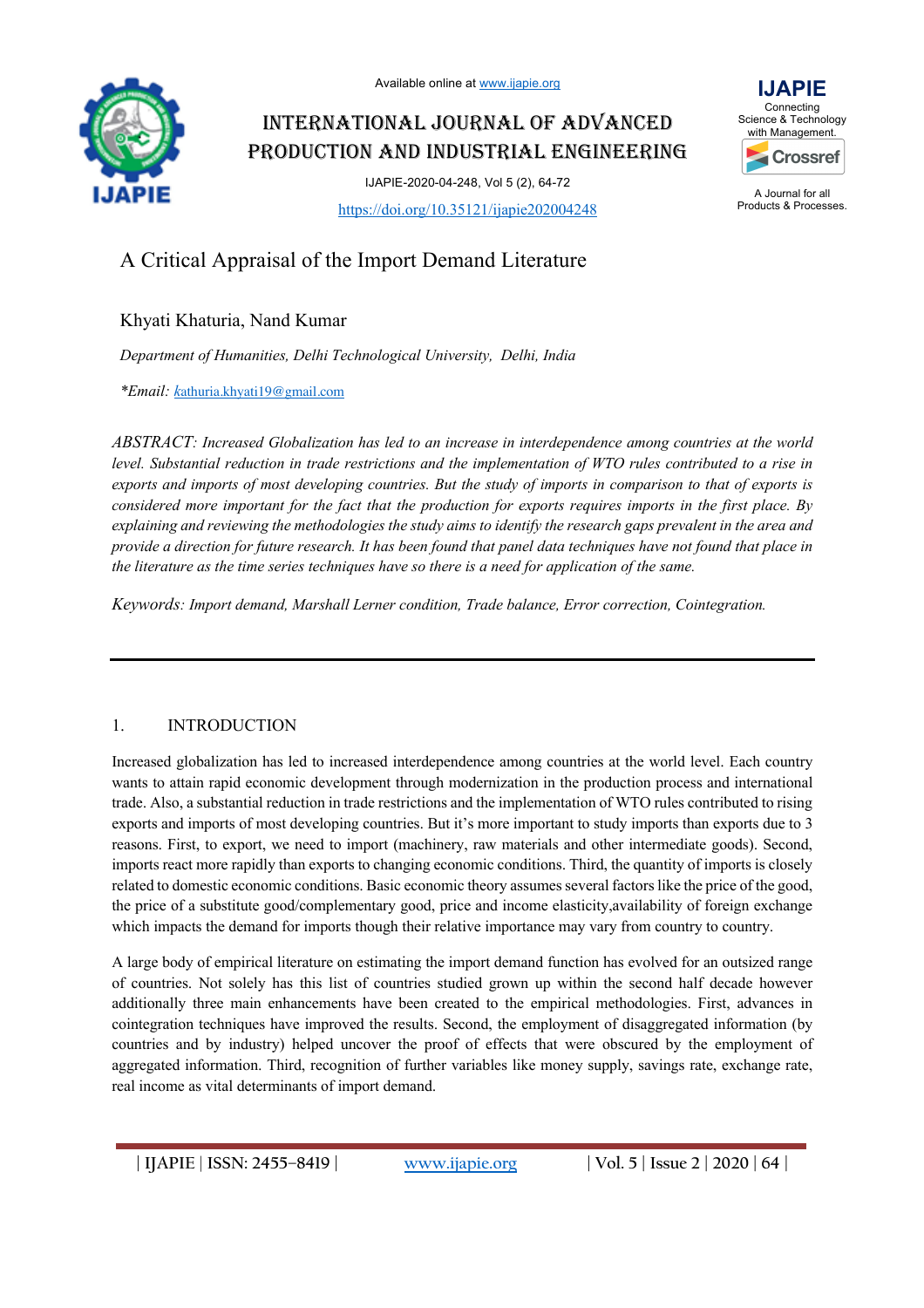This review tries to bring connected empirical literature concerningestimating the import demand function and testing the importance of determinants of import demand function up to date. This paper may be a thought paper and evolved from the discussion regarding the subjectfor countries like Japan, China & Pakistan but not for Republic of India. From these publications, this paper developed to present a basis for the controversy and development round the field by trying to consolidate the current findings, establishattainable gaps and thereby create attainable future directions for development. In this paper, the priority isn't much with advancing the theory per se butproviding a taxonomy with which to gauge and map the available research. Thus, the main objectives of the current study are:

1. To look at some major critics of the import demand literature and present a framework for classification and analysis.

2. To explain and assess the methodologies employed in the import demand literature.

The paper is divided into 4sections. Section 1 presents the objectives and rationale of the study. Section 2 involves the review of literature related to the first step of the estimation process of the import demand function i.e., the selection of the appropriate functional form, aggregated and disaggregated studies where the disaggregation may be with respect to variables like real national income disaggregated into expenditure components or product wise disaggregation may be done. It also describes the literature that is evolving in recent times by using techniques based on panel data &gravity modelling rather than the time series data as has conventionally been used in the literature till now. Section 3considers the literature associated with testing the stability of import demand function. Section4 presents some conclusions that can be drawn and the research gaps that have been identified to provide direction for future research.

## *1. Selection of appropriate functional form*

Khwaja Sarmad (1988) remarked selectingthe functional form on the grounds of convenience or by reference to standard goodness of fit criteria involved arbitrariness which had economic and statistical implications. Thus, the selection of the appropriate functional form was an important methodological problem. A general power function of aggregate import demand was presented for Peru, Venezuela, Morocco, Kenya Greece and Portugal using annual data for 1960 to 1981. A modified version of demand function for importsrelating the amount of imports to domestic income level, foreign exchange availability and relative prices adjusted for tariff was used.Functional form tests were conducted using the maximum likelihood method for dynamic import demand function. Results showed that log-linear specification is superior to the linear formulation.

## *2. Aggregated & Disaggregated Import demand function*

## Aggregated Import demand function

Dipendra Sinha (1997) estimated the aggregate import demand function for Thailand using the cointegration methodology to study the behaviour of imports using annual data for the period 1953-1990. Box cox test functional form indicated the superiority of log-linear specification as the appropriate functional form. ADF, KPSS, PP tests revealed non-stationarity of the variables under study (Imports, domestic prices, import prices, Real GDP). Johansen Juselius test for cointegration indicated the presence of long-run relationship among the variables after which elasticities were estimated using the OLS method. Aggregate import demand of Thailand was found to be price inelastic, cross-price inelastic in both the short and the long run but it was highly income elastic in the long run.Tambi Emmanuel (1998), tested for the hypothesis that a rise in relative price elasticities isn't related to accrued import substitution and a rise in financial gain and forex elasticities isn'trelated to a greater degree ofopenness of the Cameroon economy. Import demand function was estimated using real GNP, price index and effective real foreign exchange rate (US\$/ Francs) for the period 1970-94. Given that the variables were cointegrated the import demand function was estimated using the error correction modelling technique (ECM) so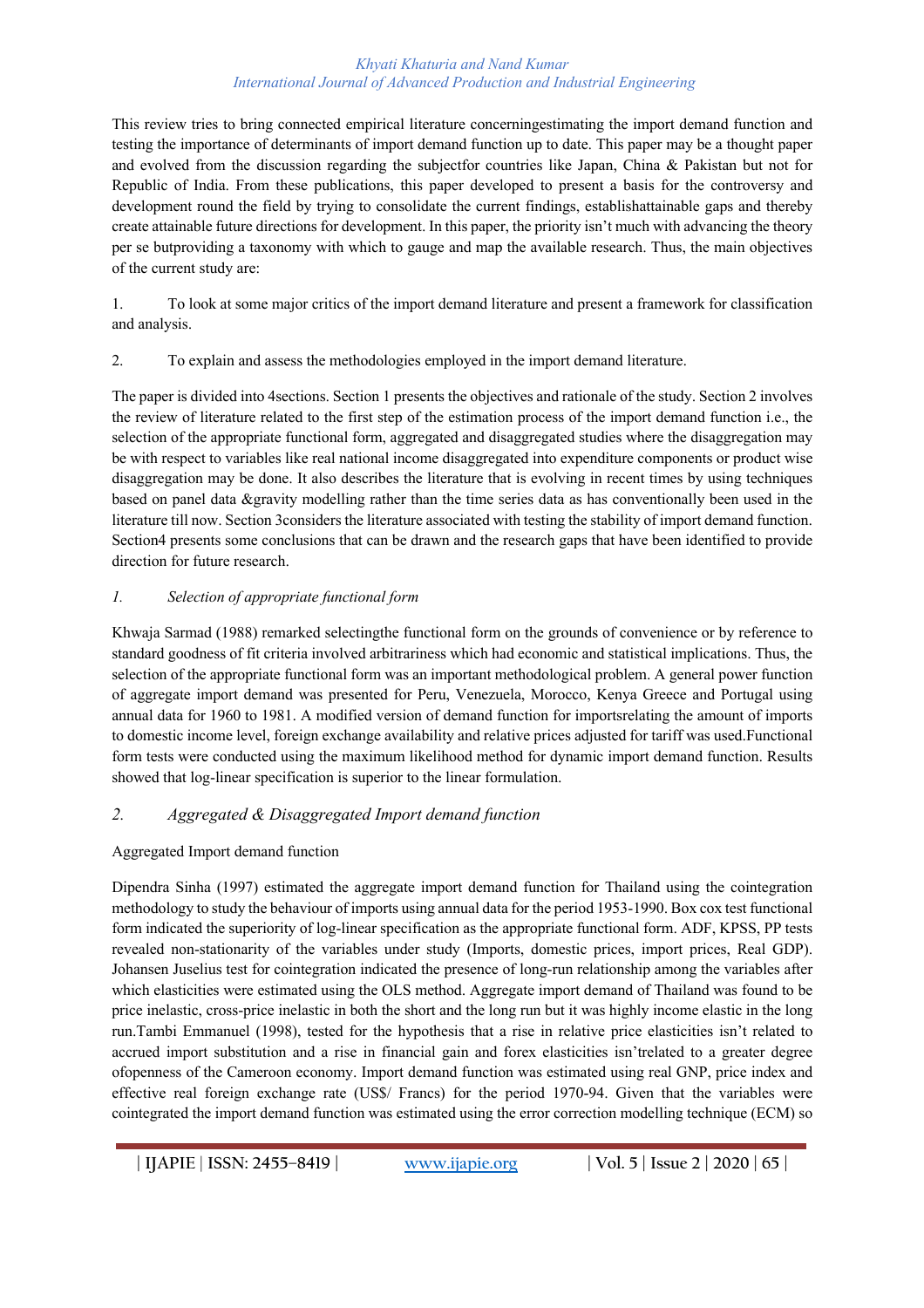that short-run and long-run elasticities of import demand could be estimated for all categories of imports. However, the results suggested high price elasticities for merchandise and raw materials andlow-price elasticities of capital and intermediate goods in the long run overall suggesting that the Cameroon economy can be more liberal.Tuck Cheong Tang & Mahendhiran Nair (2002) presented an empirical analysis of aggregated import demand behaviour for Malaysia involving a small sample of annual data from 1970-98. To estimate the long-term relationships between import demand and its determinants namely income & relative prices arobust bounds testing approach was used and henceforth the import demand function was estimated using the UECM approach. Long run elasticity with respect to income and relative prices indicated 1. Satisfaction of the Marshall Lerner condition 2. The sensitivity of imports to increases in domestic price levels 3. Income elastic import demand.Dilip Dutta and Nasiruddin Ahmed(2004) examined the effect of import liberalization on India's Import demand from 1971- 95 at aggregate level using cointegration and JohansenJuselius maximum likelihood error correction modelling approach. Aggregate import volume was found to be cointegrated with relative import prices and real GDP. All these variables including a dummy variable to capture the effect of import liberalization policies were important determinants of import demand for India. Import demand in India was largely explained by real GDP and was less sensitive to import price changes. Low coefficient estimates of dummy variable also suggested little effect of import liberalization policy on aggregate import volume.Shyh Wei Chen (2008) assessed the long run relationship betweenaggregate real import demand with real domestic income and relative prices of Taiwan using quarterly data over 1976:1 to 2004:1.Bounds test by Pesaran et al and UECM were adopted for estimation of the import demand function. Aggregate import volume and its determinants exhibited level long-run relationship. Short run income elasticity indicated a greater negative impact on the trade balance in the short run than in long run.Douglason Omotor (2010) examined the effect of trade policy shift (import liberalization) on Nigeria's import demand function at aggregate level using Johansen Juselius maximum likelihood test of cointegration & estimated the model using VECM mechanism. Cointegration existed between import demand, real income and relative import prices. All factors emerged as important determinants of the import demand function for Nigeria. Significant error correction term indicated a rapid speed of adjustment to equilibrium. Also, import demand was found to be less elastic to import demand price changes and elastic to domestic activity variable (real income).Babatunde and Egwaikhide (2010) reexamined import demand function of Nigeria using unrestricted error correction model over the time period 1980 to 2006. Appropriate critical values from Narayan (2005) were considered to test for a long-run relationship between relative prices, real income and aggregate import demand due to the sample size of the study. Import demand and its determinants were found to be cointegrated in Nigeria. However, the Marshall Lerner condition did not meet and it was concluded that Nigeria's Import demand was significantly driven by economic growth and not relative prices.Dilip Dutta and Nasiruddin Ahmed (1999) investigated the existence of long-run aggregate merchandise import demand function for Bangladesh during 1971-94. Cointegration and error correction modelling approach was applied. Results suggested the existence of a unique long-run equilibrium relationship among real imports, real import prices, real GDP and real forex reserves. Dynamic behaviour of import demand was investigated by 2 types of error correction models viz, Engle-Granger method & Johansen Juselius method. In model 1 real import prices, real GDP and in model 2 real import prices, real GDP, real imports & dummy variables were important determinants of the import demand function.Islam & Hassan 2004) estimated the import demand function for Bangladesh under foreign exchange constraints using Johansen Juselius multivariate cointegration techniques and quarterly time series data from 1974:1 to 1988:4. Cointegration results indicated strong domination of income and relative price variables. Highincome elasticity indicated the presence of imports of luxury goods in Bangladesh. However inelastic relative price variable implied ineffectiveness of exchange rate policies as a tool for regulating imports.Yi-Hsien Wang, Jun de Lee (2002) examined the impact of VIX i.e. implied volatility of US market (a proxy for investor's attitude towards risk) on China's imports from ROW using Johansen & Juselius, Engle-Granger, Phillips Ouliaris cointegration tests and ARDL method. It was found that the aggregated imports, domestic income, real effective exchange rate & VIX were cointegrated. Income had a significant and elastic impact on import demand. REER and risk perception had a negative effect on import demand.Augustine Arize (1991) addressed empirically issues of homogeneity in prices, adjustment lag structure and appropriate income response of import demand function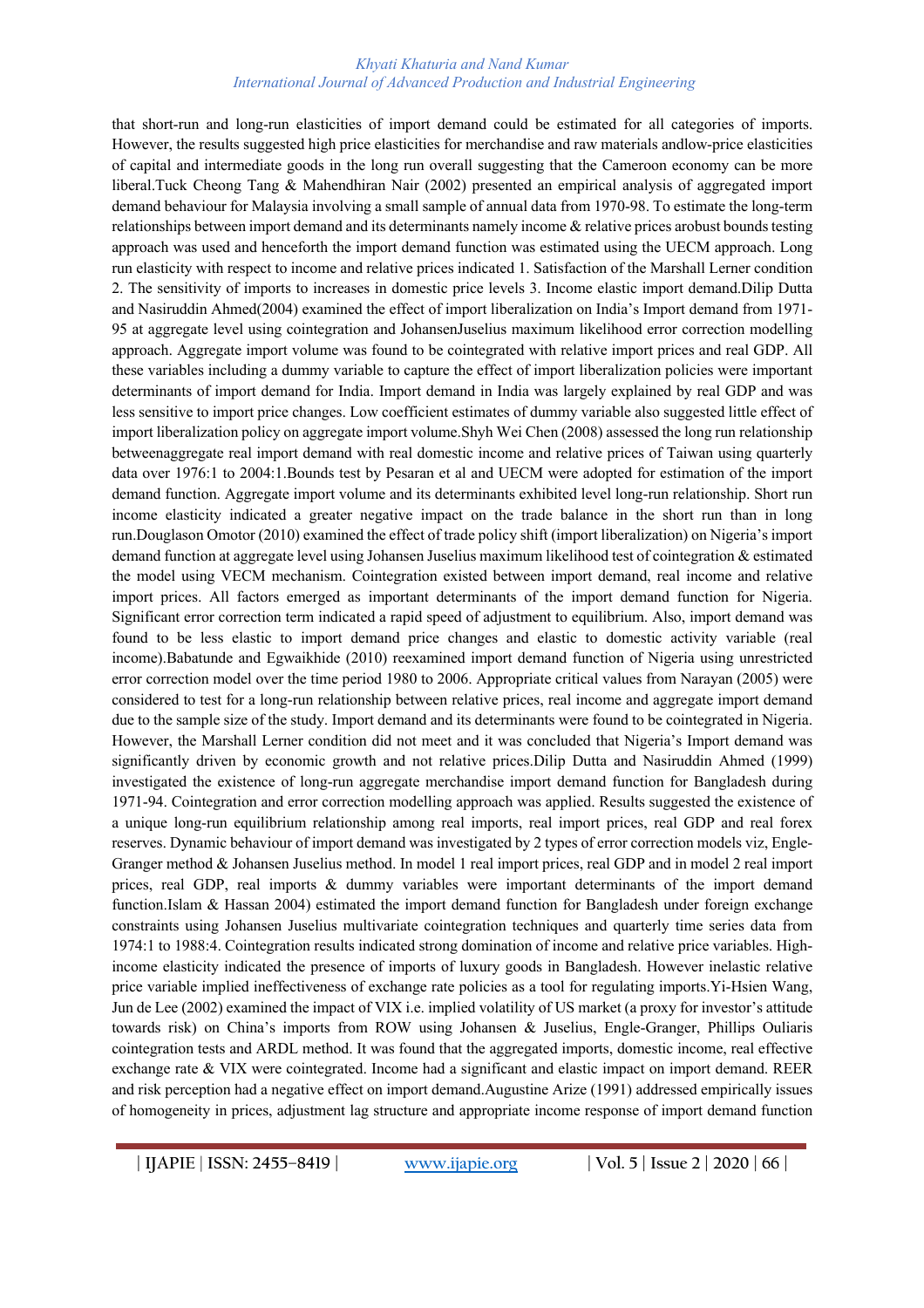in developing countries. Also, the effectiveness of currency devaluation as an instrument for dealing with BOP crises was examined using quarterly data for Malaysia, Philippines & Thailand. Real income & relative prices significantly influenced real import demand in the Philippines, it is domestic price and real income for Malaysia, and Import prices, domestic prices, real income for Thailand. Dynamic adjustment follows a partial adjustment could not be rejected. Income variable was statistically significant in all countries. Response in the event of a shift from equilibrium was also satisfied for all the 3 countries. Augustine C. Arize and Jan Walker (1992) reexamined the import demand function of Japan using the relatively new procedures of cointegration and error correction modelling to study the impact of real effective exchange rate in addition to traditionally used price of domestic substitutes of imported goods (WPI), price of imported goods, Real GNP on Japan's import demand for 1973:2 to 1985:4. The empirical results suggested that error correction model performed very well. Wallis procedure by including additional lags of the residual from cointegrating regression in dynamic form was used to test for dynamic specification. In addition, all the diagnostic testsindicated a well-fitting import demand model for Japan. M. Adetunji Babatunde and Festus O. Egwaikhide (2009) reexamined the Nigerian import demand behaviour over 1980-2006 using Pesaran's bounds testing procedure. Real GDP and relative prices were considered as important determinants of import demand. However, imports and its determinants were found to be cointegrated but the Marshall Lerner condition could not be met and reallocation of trade flows necessitated large relative price swings but the import demand responded significantly to economic growth.Rezaul Kabir (1988) analyzed the effects of exchange rate changes of Bangladesh on its aggregate imports and exports by estimating the aggregate import and export demand functions. The variables under consideration were real income, domestic prices, price index of imports (specified separately and not as relative prices), nominal effective exchange rate, international reserves as a proxy for strictness of import controls, receipt of foreign aid. Import demand equation was estimated using OLS and Koyck type lag structure. Import & export demand functions exhibited the expected results. This was the first paper in which both import and export demand equations were estimated.

Bayramoglu et al (2016) investigated the long run and short-run elasticity of non-energy import demand of Turkey from 2003:1 to 2015:3 using unknown structural break cointegration procedure. Income elasticity was found to be higher than price elasticity. 2 statistically and economically significant structural breaks were found at the dates of 2006:1 to 2010:3. Also, due to structural breaks price and income elasticities were time varying.

## *Disaggregated Import demand function*

For most of the countries whose aggregate import demand function was estimated it was found that the results were not consistent as expected and thus it was observed that there may be a problem of aggregation bias. Thus, to tackle this issue disaggregation using either of the following two approaches evolved.The studies based on disaggregated function can be classified into two parts first, the import demand function of industries (goods wise) and countries. Second, by disaggregating the variable, for example, the real income variable disaggregated into final expenditure components (decomposed GDP), financial variables etc.

## *Disaggregation by variables*

John S Gafar (1988) estimated the disaggregated traditional import demand function using the log-linear specification to test whether appropriate exchange rate policies were necessary and sufficient for BOP adjustment, whether they must be accompanied by wage restraints, reduction in government spending and monetary contractions. The test was conducted to verify the validity of the traditional import demand specification. Stability of trade relationship was tested using a dummy variable pre and post oil price hike in 1974. Finally, it was tested whether disaggregation in the import demand function produced superior results. However, the results evidenced that exchange rate could be used to correct for BOP disequilibrium. Disaggregation did not produce any superior results and the traditional import demand function performed satisfactorily.Tuck Cheong Tang (2003) investigated the long run relationship of China's Aggregate import demand function for 1970-99 by moulding the conventional specification for import demand function and considered 4 definitions of domestic activity namely GDP, GDP-X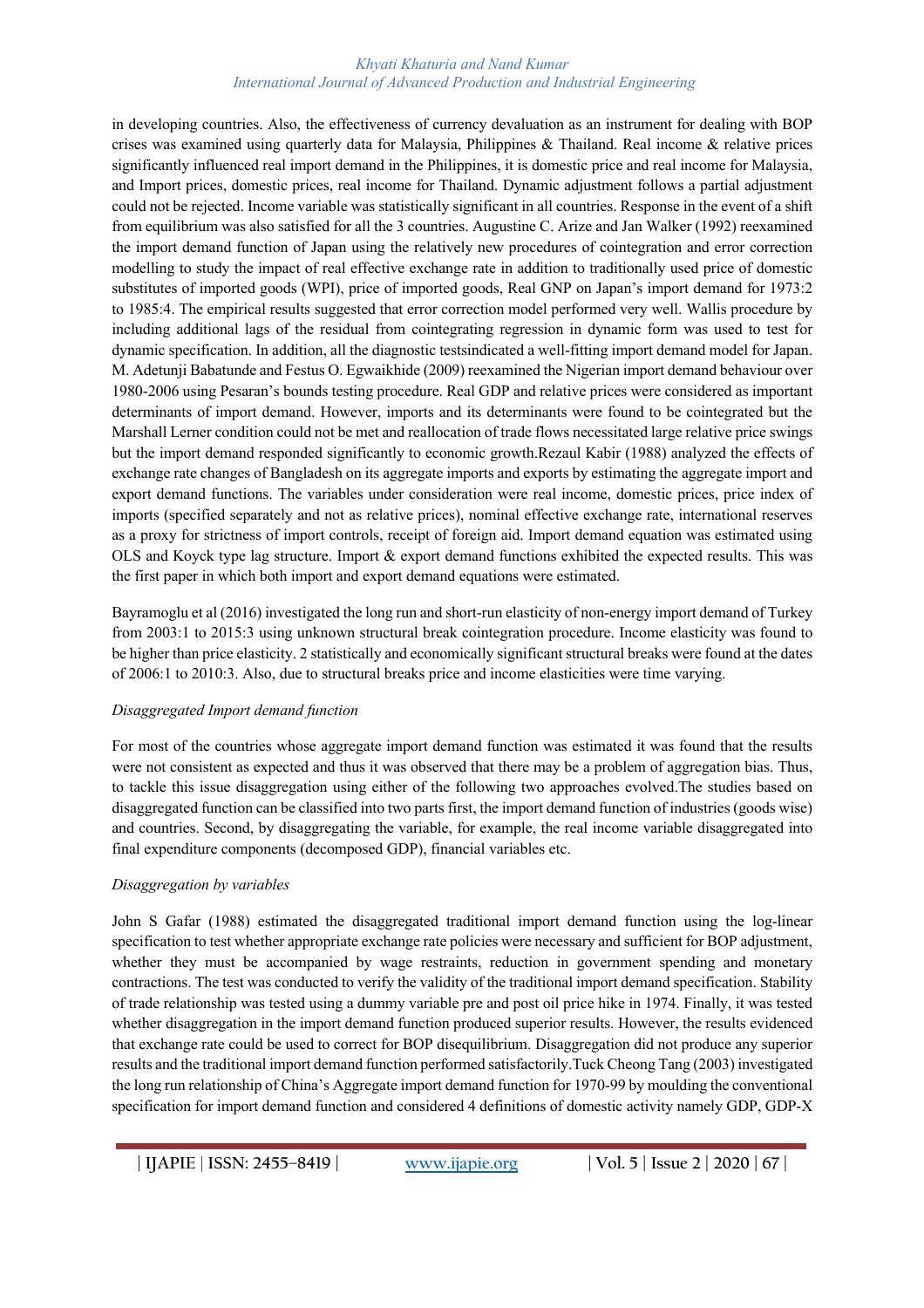(Senhad Ji,1998), National cash flow (Xu,2002) and final expenditure components (decomposed GDP). Cointegration Bounds testing approach by Pesaran and Johansen Juselius approaches were used. Results indicated the presence of a long-run equilibrium relationship among the volume of imports demanded domestic real activity and relative prices. Tuck Cheong Tang (2004) extended his 2003 study which documented no long-run cointegrating equilibrium relationship among Japanese aggregate imports, real income & relative price of imports. This was due to omitted variable bias. To fill this gap financial variables namely, govt. bond yield, lending rate, bank credit,share prices from 1973:1 to 2000:2 were incorporated along with national cash flow, the relative price of imports & time trend variable in Japan's import demand function. Bounds test, Johansen's multivariate as well as error correction model supported cointegration among the variables for Japan. Financial variables were found insignificant but the establishment of cointegration due to their inclusion evidenced implication of monetary policies on stimulating Japanese demand for imports at least at aggregate levels.Seema Narayan, Paresh Kumar Narayan (2005) estimated a disaggregated import demand model for Fiji using relative prices, total consumption, investment expenditure & export expenditure variables along with traditional relative prices and domestic income for the period 1970-2000 using cointegration bounds testing approach & then using ARDL model to estimate short-run and long-run elasticities. Import demand function is derived within the framework of import substitution theory.Cointegration was evident among variables in import demand model. Mohammed Haji Alias and Tuck Cheong Tang (2000) examined the long run relationship between Malaysian aggregate imports and final demand expenditure components and relative prices using Johansen Multivariate cointegration analysis. An error correction model was also prepared using annual data for 1970-1988. Components of final demand expenditure and relative prices were found to be cointegrated with aggregate import demand both in the short run and in the long run.Tang (2003) applied Xu's (2002) import demand function and reinvestigated the presence of cointegrating relation of Japan's aggregate import demand function from 1973-2000. National Cash flow (GDP-I-G-EX), relative prices (ratio of import price to domestic price) & time trend were considered as important determinants of Japanese import demand. Single equation approach (Engle Granger,1987, Pesaran et al,2001) and system approach (Johansen, 1988) were employed for cointegration analysis. Results suggested an absence of cointegrating relation among variables entering the import demand model thus providing conclusive evidence of unstable Japanese aggregate import demand function.

#### *Disaggregation by industry(goods) and countries*

Tuck Cheong Chang (2004) reinvestigated whether or not a cointegrating relation exists in import demand function for 5 ASEAN nations namely Malaysia, Philippines, Singapore, Indonesia, Thailand through Xu's (2002) import demand function for time period (1960-2001). The study used Pesaran's cointegration bounds testing procedure. The volume of import demand, activity variable (proxied by national cash flow) & relative price were cointegrated for Malaysia and Singapore.Giray Gozgar (2014) re-estimated aggregated and disaggregated import demand functions for China over Jan 1993-Sept 2012 using quarterly data of 6 groups of primary and manufactured goods including the period effects of 2008-09. A measure of perception of risk- SKEW index (Skewness index of Chicago Board options), the exchange rate was also included as control variables. Dynamic OLS technique is used to obtain long term parameters. To check the robustness of the parameters cointegration is checked through the Hansen test, park test, ARDL model regressions. GDP was found to be the main determinant of total and disaggregated import demand. Results indicated an absence of aggregation bias for import demand in China.Xiaoling Hu et al (2008) estimated China's Import demand function for steel products using monthly data for the period 1996-2004. Effects of trade liberalization, China's economic activities & the real effective exchange rate of the Chinese economy on China's demand for steel imports were examined. China's imports were found to be cointegrated with its economic activities and real exchange rate tested using the Johansen and Juselius cointegration test.Mayumi Fukumoto (2012) estimated the disaggregate import demand functions of 3 basic classes of good namely Capital goods, Intermediate goods, final consumption goods using data from the period 1988-2005. Relative import prices and different macroeconomic variables namely GDP, disposable income, aggregate consumption, aggregate investment, aggregate exports are adopted for these 3 different classes of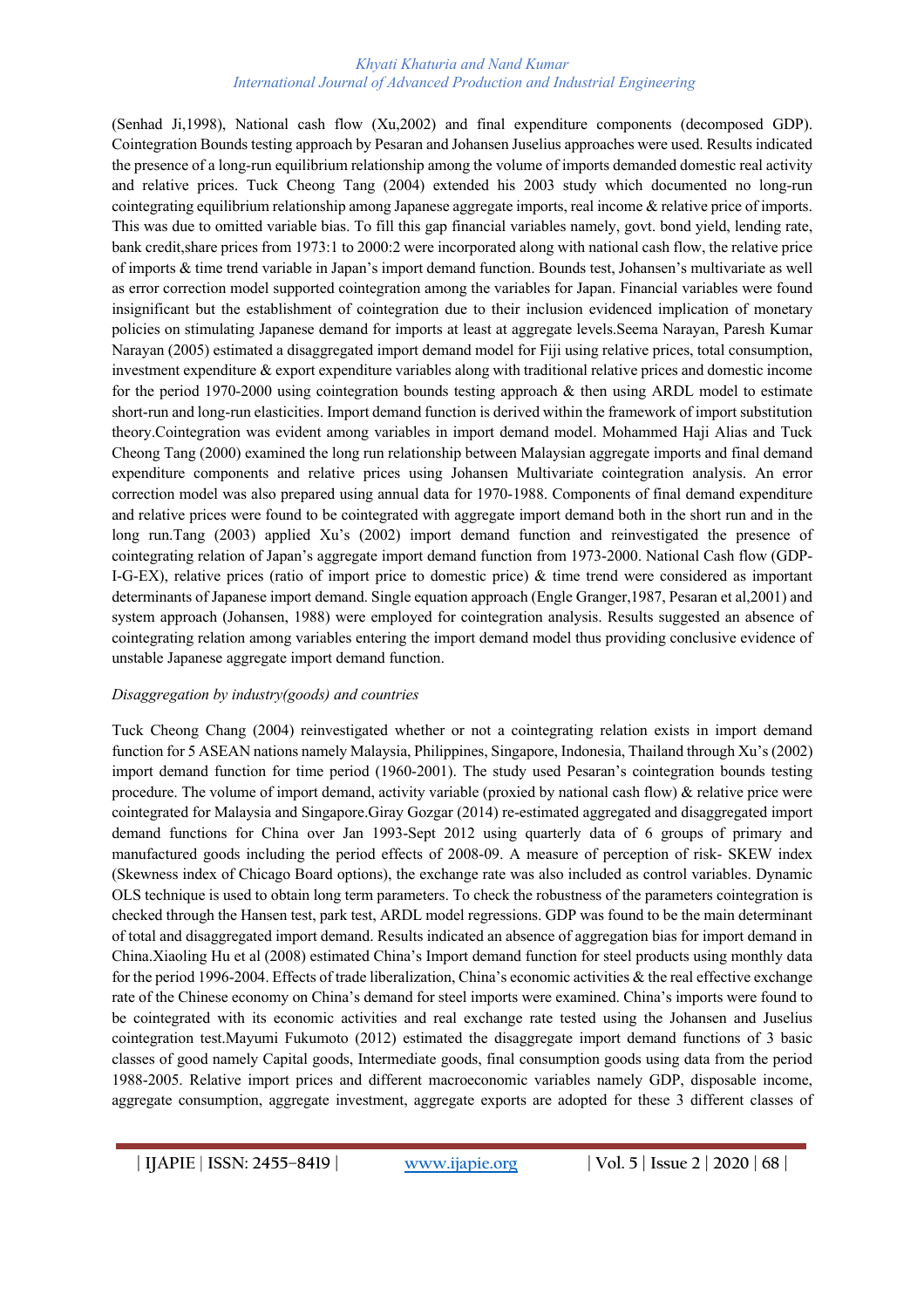imports. According to bounds testing approach cointegration was found evident and according to ARDL shortrun price elasticities are inelastic whereas domestic macroeconomic variables were elastic.

#### *Move towards Panel data approaches*

Literature on the field witnessed a shift in the research methodology towards using panel data methods rather than treating the data as time series. Ozturk and Acaravci (2009) estimated the import demand function for 38 Latin American and Caribbean countries based on (annual) data availability using dynamic panel data methods over the period 1975-2005.Consistent with theoretical postulates it was found that demand for imports responded negatively to an increase in relative prices and positively to an increase in real income.

However, the categories that have been created above for the disaggregated studies shall abide by here as well. A separate heading has been created just in order to highlight the transition towards new methodology from the conventional time series data analysis.

Colak, Tokpunar&Uzun (2014) investigated the determinants of sectoral import in 17 manufacturing sectors of Turkey using quarterly data from 1998-2012. Real export, credit growth, real effective exchange rate, industrial production, Euro Dollar parity,working day variable, crisis dummy and seasonality dummy variables were tested using Augmented Mean Group Analysis due to the presence of non-stationarity, parameter heterogeneity and cross-section dependency. Regression results indicated a difference in the elasticities of import demand with respect to industrial production at sectoral levels and the coefficient of the real exchange rate was positive and significant for almost all the sectors.Abbas and Waheed (2018) investigated the macroeconomic determinants(GDP, bilateral distance, bilateral real exchange rate, bilateral export flow, dummy for common language, common border, membership of Gulf Cooperation Council) of import flow to Bahrain with its 42 trading partners using augmented gravity model of panel data, from 2000 to 2016. Imports of Bahrain were found to be more responsive to incomeof trading partners, GDP and export flow of whereas negatively related to relative prices. Among dummy variables, common borders and Gulf economic integration played a significant role.Kim et al (2014) estimated the future soybean import demand from South Korea, China and Japan from the USA and examined the major determinants of import demand from 2011-17 using Ordinary Least Square method. Soybean import demand, world soybean price, Exchange rate, GDP per capita and WTO participation were considered as dependent and independent variables respectively. It was found that US soybean exporters must expand their share in the Chinese soybean market while due to the price sensitivity in the South Korean market the exporters must try to control the production and transportation cost to remain competitive.Sinha (2016) focused on the impact of developmental variables namely infrastructure, human resources, resources, openness, production and market on India's imports using principal component analysis, composite index and panel regression model under Heckscher Ohlin International Trade Theory for 1990-2013.Indian imports were mainly determined by resource and openness and therefore should be given due importance while formulating India's import policy.

## II. TESTING THE STABILITY OF THE ESTIMATED FUNCTION

Since a huge body of literature had already been published on the estimation of the import demand function need was felt for testing whether the estimated function was stable or not. Thus, various studies were directed toward this purpose. Tuck Cheong Tang (2001) verified the stability of Japanese aggregate import demand function over 1973-1997 using cointegration bounds testing procedure (Pesaran et al) based on an estimate of VECM. Import demand function was modelled using income and relative prices as its determinants assuming other factors get subsumed within these 2 only. The results of VECM were subject to a battery of diagnostic tests. The variables of interest were found to be cointegrated i.e. import demand function was stable. Also, the Marshall Lerner condition for Japan was satisfied implying the favourable effect of devaluation on the trade balance.Tayyeb Shabbir & Riaz (1991) investigated the structural stability of the aggregate import demand function for 1959-60 to 1987-88. A priori information and switching regressions methodology wereadopted to determine the exact year of structural change in the function. Structural break at the end of 1971-72 was experienced by Pak in a way that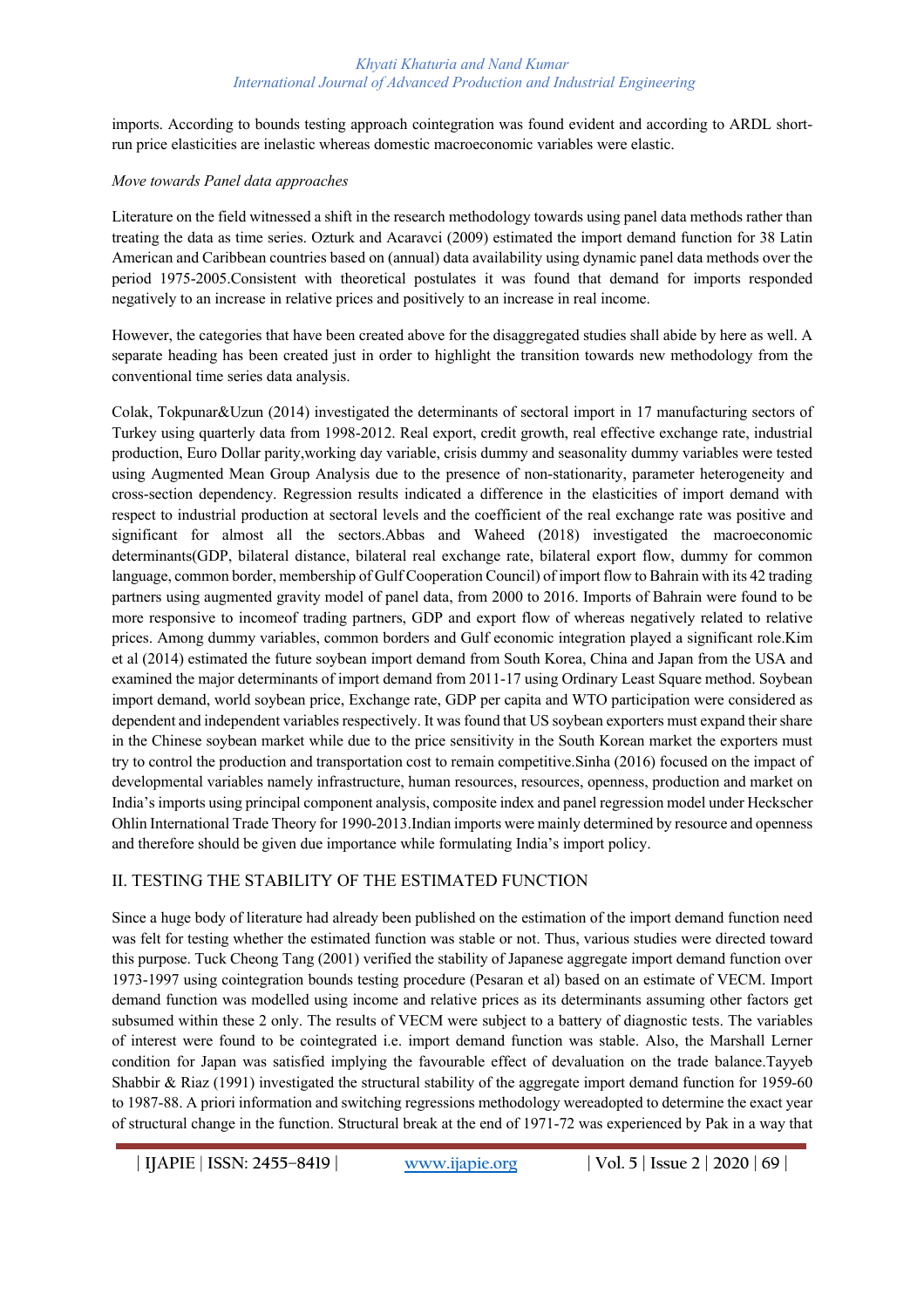Imports became more sensitive to GND and less to the relative price of imports.Arize, Malindretos, Elias (2004) examined the determinants of real imports for Pakistan by including real imports for Pakistan by including real forex reserves in Pak's import demand equation by comparing equations with and without this variable. Stability of the estimated import demand equation was also emphasized over 1973:2 to 1999:1. REER was recognized as an important variable in the import demand equation for Pak. Multivariate cointegration by Johansen and Stock and Watson (FIML estimators) were used to test for cointegration. Test coefficient of cointegrating relation was estimated using DOLS (Stock and Watson) and Spectral estimator (Phillips). Long and short run structural stability of the import demand function was tested using Hansen and Joint Parameter non-constancy & Variable non-constancy techniques. However, the variables in question were found to be cointegrated and REER was considered as a vital variable. Long run equilibrium relationship between TB and REER indicated devaluation policy as an effective tool for correcting Pak's persistent trade deficit. Tuck Cheong Tang (2008) contributed to the empirical literature by testing for the stability of Japan's aggregate import demand function by applying the rolling windows technique to the bounds testing approach to cointegration and estimating the long-run income elasticity and the relative price elasticity via least squares estimator. Japan's aggregate import demand function was not stable over the sample period 1973:1 to 2007:2 i.e. cointegration prevailed for certain periods (windows) and disappeared for other (windows) periods. Yoichi Matsubayashi et al (2003) empirically analyzed the stability of the aggregate import demand function for G7 countries. The standard cointegration test and a test developed by Gregory and Hansen were performed. The results of standard cointegration tests suggested no stable cointegrating relation between real imports, real GDP and relative import price for all G7 countries. Thus, the stimulation of domestic business conditions did not link the quantity of imports for 5 countries namely, Canada, Italy, Japan, UK, USA as cointegrating relation was established only for France and Germany among the G7 countries.

## III CONCLUSIONS AND SUGGESTIONS FOR FUTURE RESEARCH

The research on import demand has travelled a long way beginning from using annual data, traditional Johansen(1988), Johansen and Juselius(1990), Engle Granger(1987) techniqueson cointegration on a large number of developing and developed countries namely Japan, China, Malaysia, Pakistan, India, Srilanka to using quarterly data (obtained through interpolation in case of non-availability of quarterly data), a more robust Pesaran et al (2001) ARDL , UECM techniques and panel data techniques. The latter has two main advantages over the former, one it can be applied to studies having small sample size and secondlyit can be applied irrespective of whether the series is  $I(0)$  or  $I(1)$ .

The model specification of the import demand function also changed over the years ranging from traditional specification taking into account real GDP and relative prices (ratio of import prices to domestic prices) to inclusion of a number of additional variables which may impact import demand like effective exchange rate, national cash flow, time trend, real imports, financial variables viz, lending rate, bank credit, government bond yield& share prices dummy variables to counter structural policy shifts, spread between high yield and high grade corporate bonds and volatility index as a proxy for investors attitude towards risk, real forex reserves, domestic prices and import prices as separate variables and not in relative terms, country's international reserves, foreign aid. Since different components of final demand expenditure have different import contents therefore to counter such aggregation bias the final demand expenditure components were disaggregated into 3 expenditure components namely, final consumption expenditure, investment expenditure and exports in some studies.

Though there is an abundance of empirical literature available on the subject of import demand function from a critical standpoint, it is observed that much of the literature is directed towards using the similar technique of estimating the demand function by only changing the country under analysis. Less amount of work is done onthe third category of the above analysis i.e. testing the stability of the estimated function.Though a positive aspect of the literature is that the evolution of the new techniques has very well countered the aggregation bias by disaggregation by either industry or variable. Techniques using Panel data are evolving over time but they have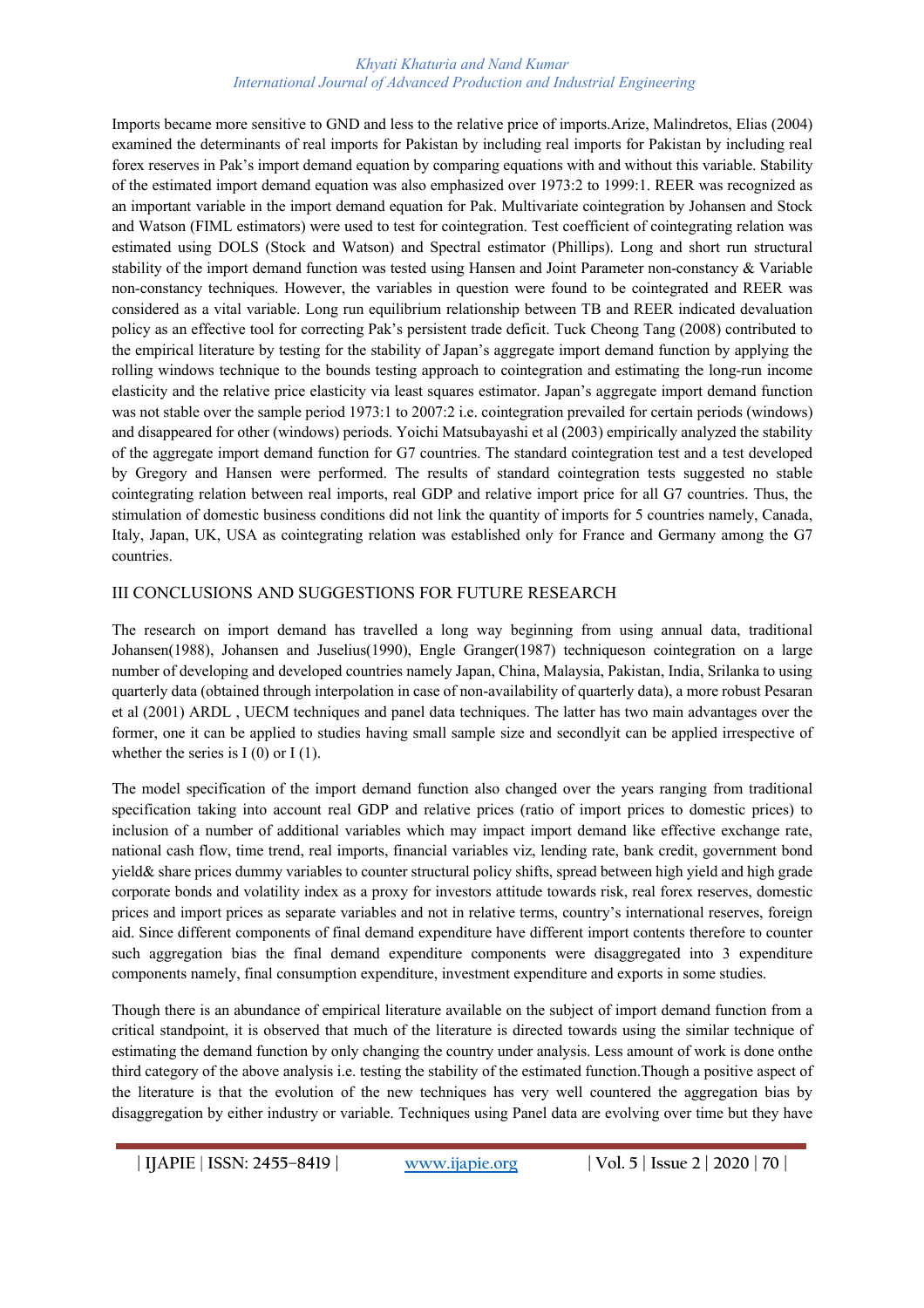not yet gained as much popularity as Pesaran's approach got in the literature.As such, the scope of research on import demand function remains, so it is required to fill the gap and bring out an empirical study with respect to the following points:

1. Much empirical work accounted for the impacts of devaluation, testing the Marshall Lerner condition on the effectiveness of exchange rate revaluation on the external balance can be another area of focus.

2. After the model on import demand has been developed, it can be used for forecasting import demand.

3. Since in models where time trend is included as a variable, it should be taken into account that actual growth is also cyclical therefore to capture secular or trend value of economic activity,the inclusion of actual GDP to trend GDP as a variable can be another area of research.

Thus, to conclude the paper attempts to look into the measurable rationale of import demand function and examine its scope and significance vis-à-vis the magnitude of literature available on the subject.

## REFERENCES

- [1] Adetunji Babatunde, M., & Egwaikhide, F. O. (2010). Explaining Nigeria's import demand behaviour: a bound testing approach. International Journal of Development Issues, 9(2), 167-187.
- [2] Hu, X., Ping, H., Xie, C., & Hu, X. (2008). Globalisation and China's iron and steel industry: Modelling China's demand for steel importation. Journal of Chinese Economic and Foreign Trade Studies, 1(1), 62-74.
- [3] Emmanuel Tambi, N. (1998). Trade liberalization effects on commodity imports in Cameroon. Journal of Economic Studies, 25(3), 193-202.
- [4] Dutta, D., & Ahmed, N. (1999). An aggregate import demand function for Bangladeshs: a cointegration approach. Applied Economics, 31(4), 465-472.
- [5] Dutta\*, D., & Ahmed, N. (2004). An aggregate import demand function for India: a cointegration analysis. Applied Economics Letters, 11(10), 607-613.
- [6] Chen, S. W. (2008). Long-run aggregate import demand function in Taiwan: an ARDL bounds testing approach. Applied Economics Letters, 15(9), 731-735.
- [7] Cheong Tang, T. (2008). Aggregate import demand function for Japan: a cointegration re-investigation. Global Economic Review, 37(3), 363-377.
- [8] Sinha, D. (1997). Determinants of import demand in Thailand. International Economic Journal, 11(4), 73-873.
- [9] Omotor, D. (2010). An aggregate import demand function for Nigeria. Economic research-Ekonomska istraživanja, 23(1), 1-13.
- [10] Cheong Tang, T. (2004). A reassessment of aggregate import demand function in the ASEAN-5: a cointegration analysis. The International Trade Journal, 18(3), 239-268.
- [11] Tang, T. C. (2004). Does financial variable (s) explain the Japanese aggregate import demand? A cointegration analysis. Applied Economics Letters, 11(12), 775-780.
- [12] Arize, A. C., & Walker, J. (1992). A reexamination of Japan's aggregate import demand function: an application of the Engle and Granger two-step procedure. International Economic Journal, 6(2), 41-55.
- [13] Arize, A. (1991). Specification tests of the aggregate import demand model in developing countries. International Economic Journal, 5(1), 79-89.
- [14] Matsubayashi, Y., & Hamori, S. (2003). Some international evidence on the stability of aggregate import demand function. Applied Economics, 35(13), 1497-1504.
- [15] Tang, T. C. (2003). Cointegration analysis for Japanese import demand: revisited. Applied Economics Letters, 10(14), 905-908.
- [16] Tang, T. C., & Nair, M. (2002). A cointegration analysis of Malaysian import demand function: reassessment from the bounds test. Applied Economics Letters, 9(5), 293-296.
- [17] Islam\*, A. M., & Kabir Hassan, M. (2004). An econometric estimation of the aggregate import demand function for Bangladesh: some further results. Applied Economics Letters, 11(9), 575-580.
- [18] Arize, A. C., Malindretos, J., & Grivoyannis, E. C. (2004). Foreign exchange reserves and import demand in a developing economy: the case of Pakistan. International Economic Journal, 18(2), 259-274.